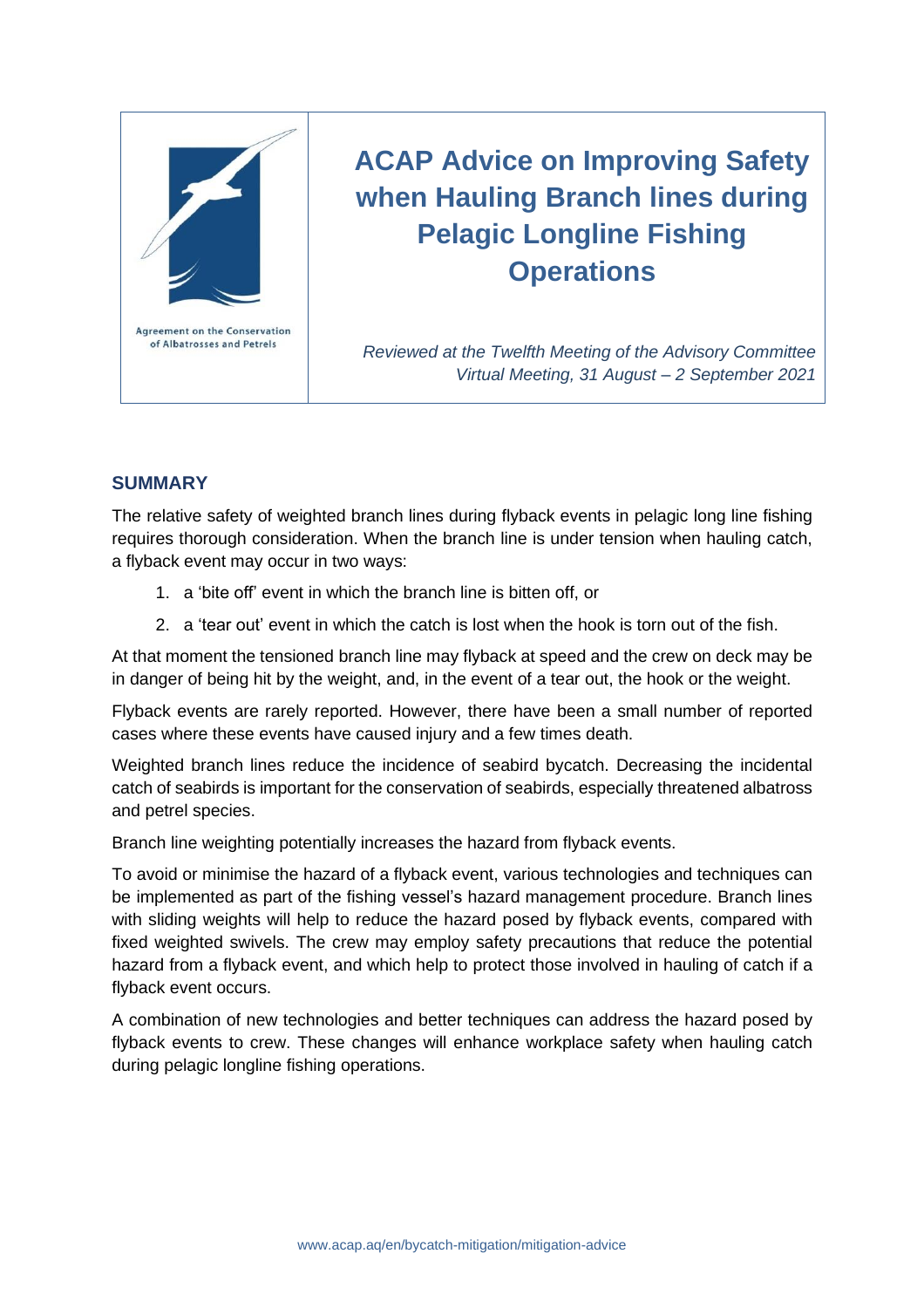# **1. INTRODUCTION**

Pelagic longline fisheries occur throughout the world's oceans. Annual fishing effort by coastal states and distant water fishing nations likely exceeds a billion hooks each year (Anderson *et al.* 2011). Incidental mortalities of seabirds during pelagic longline fishing operations is a widely recognised conservation threat to seabirds (among other marine megafauna), particularly threatened albatrosses and petrels listed under Annex 1 of the *Agreement on the Conservation of Albatrosses and Petrels* (ACAP)<sup>1</sup> (Brothers 1991, Gales *et al.* 1998, Phillips et al. 2016). Global seabird bycatch in longline fisheries (pelagic longline and demersal longline) is estimated to be at least 160,000 (and potentially in excess of 360,000) seabirds every year (Anderson *et al.* 2011).

ACAP aims to achieve and maintain a favourable conservation status for albatrosses and petrels. To that end, the Agreement has developed advice and guidance to mitigate landbased and at-sea threats to albatrosses and petrels, including best practice advice for reducing the impact of pelagic longline fisheries on seabirds (ACAP 2017).

Branch line weighting is an effective strategy for reducing seabird bycatch. Three best practice measures are recommended by ACAP to be used simultaneously: branch line weighting, night setting and bird scaring lines (ACAP 2017). Branch line weighting is integral to the fishing gear and has the advantage of being more consistently implemented, hence facilitating compliance and port monitoring (ACAP 2017). Technology could be used for monitoring night setting compliance at a broad scale (Prince et al. 2019)

Branch line weighting increases the sink rate of a baited hook, reducing the time when the baited hook is within the diving range of seabirds (Barrington *et al.* 2016). Studies have demonstrated that branch line weighting, where there is a greater mass closer to the hooks, sink most rapidly and consistently (Barrington *et al.* 2016), significantly reducing seabird bycatch (Gianuca *et al.* 2013, Jiménez *et al.* 2019, Santos *et al.* 2019). ACAP recommends the use of either of three weighted branch line configurations (ACAP 2017):

- 1. 40 g or greater attached within 0.5 m of the hook, or
- 2. 60 g or greater attached within 1 m of the hook, or
- 3. 80 g or greater attached within 2 m of the hook.

In 2016 ACAP recognised hook-shielding devices as a best practice mitigation option, providing a stand-alone alternative to the measures described above (Sullivan *et al.* 2017, Baker *et al.* 2016, Barrington 2016). Hook-shielding devices encase the point and barb of baited hooks to prevent seabird attacks during line setting until a prescribed depth is reached (a minimum of 10 m), or until after a minimum period of immersion has occurred (a minimum of 10 min) that ensures that the baited hooks are released beyond the foraging depth of most seabirds (ACAP 2017). Presently, three hook-shielding devices have been assessed to meet ACAP's stipulated performance requirements, the 'Hookpod LED™' (68 g minimum weight), the Hookpod Mini (45 g minimum weight) and 'Smart Tuna Hook' (40 g minimum weight) (ACAP 2021).

<sup>1</sup>*Agreement on the Conservation of Albatrosses and Petrels*, amended by the Sixth Session of the Meeting of the Parties, Skukuza, South Africa, 7 - 11 May 2018.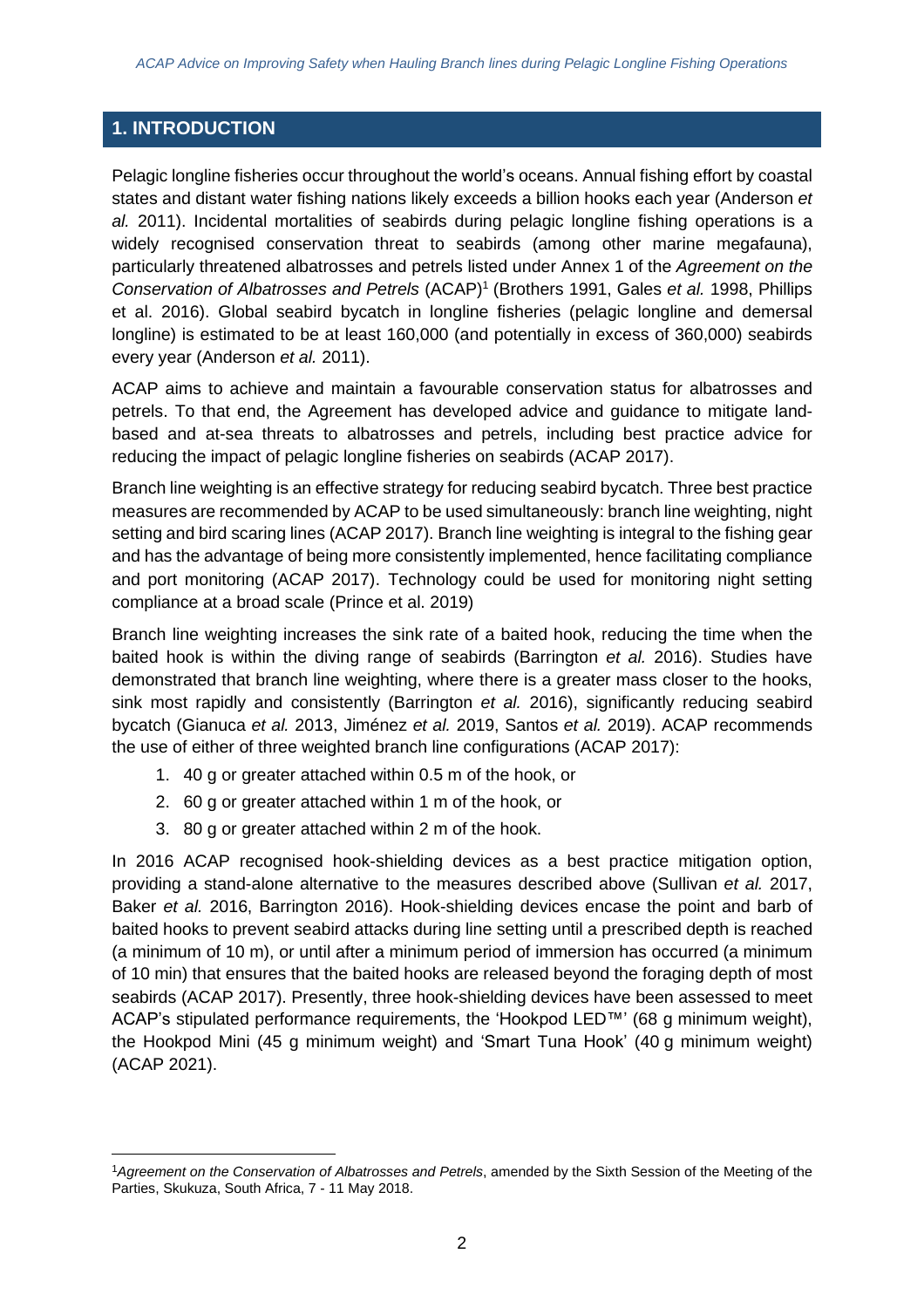Pelagic longline fishing vessels are a workplace. Crew face a range of workplace hazards during fishing operations. One of these hazards is a flyback event (Sullivan *et al.* 2012).

Flyback events arise when catch is being retrieved during hauling and the branch line is under tension. Flyback events may be hazardous in two ways:

- 1. **'bite off'** a bite off event may occur when the hook is bitten off, often by a shark, which potentially sends the tensioned branch line recoiling back towards the vessel.
- 2. **'tear out'** a tear out event may occur when the catch is lost off the hook, which potentially sends the tensioned branch line and hook recoiling back towards the vessel.

Flyback events can occur whether or not mitigation measures are in place to minimise seabird bycatch. Research has focussed on the hazard posed to crew during a flyback event either *in situ* or in circumstances that simulate a flyback event (see 3.2 below). Further research has considered both bite off and tear out events, and whether the flyback event is affected by factors including: (a) release of tension under water v the water surface, (b) where the hook is bitten off v where the hook is torn out of the fish, (c) fixed vs sliding weight branch line weighting, (d) branch line weighting configurations and (e) use of 'Hookpods' (see 3.2 below).

Although flyback events are rare and rarely reported, there have been reports in fisheries where weighted branch lines caused injuries and even death (McCormack and Papworth 2014, Rawlinson et al. 2018). The potential speed at which a flyback event occurs ordinarily means that the crew will not be able to take any evasive action. The potential consequences of a flyback event highlight the need to implement workplace hazard management procedures on fishing vessels undertaking pelagic longline fishing operations (Marine Safety Solutions 2008).

Understanding ways to avoid or mitigate flyback events helps crews to develop workplace hazard management procedures that improve crew safety when hauling during pelagic longline fishing operations. This in turn helps to respond to safety concerns within affected fisheries about using branch line weighting.

There is no substantive information available about the likelihood of a flyback event occurring in the pelagic longline fishery. There is limited information about the potential hazard posed by flyback events to crew. Such hazard from flyback events can be significantly reduced in some circumstances. If the tension on the branch line is released while the weight attached to the line is underwater, drag underwater quickly dissipates the energy released. As well, the amount of tension on the line when a bite off or tear out occurs may be insufficient for the branch line to recoil with sufficient energy to be hazardous. Recoiling branch lines and weights in flyback events may in these instances strike the vessel hull or fall short into the water depending on the amount of tension on the line and how submerged the weight is. In some pelagic longline fisheries a flyback event may occur when a hooked shark is alongside the vessel and the line is purposely cut to release it (Rollinson 2017).

Flyback events have the potential to cause injury to crew involved in hauling catch. Flyback events are likely under-reported, particularly those not resulting in injury to crew (Pierre *et al.* 2015, Rollinson 2017).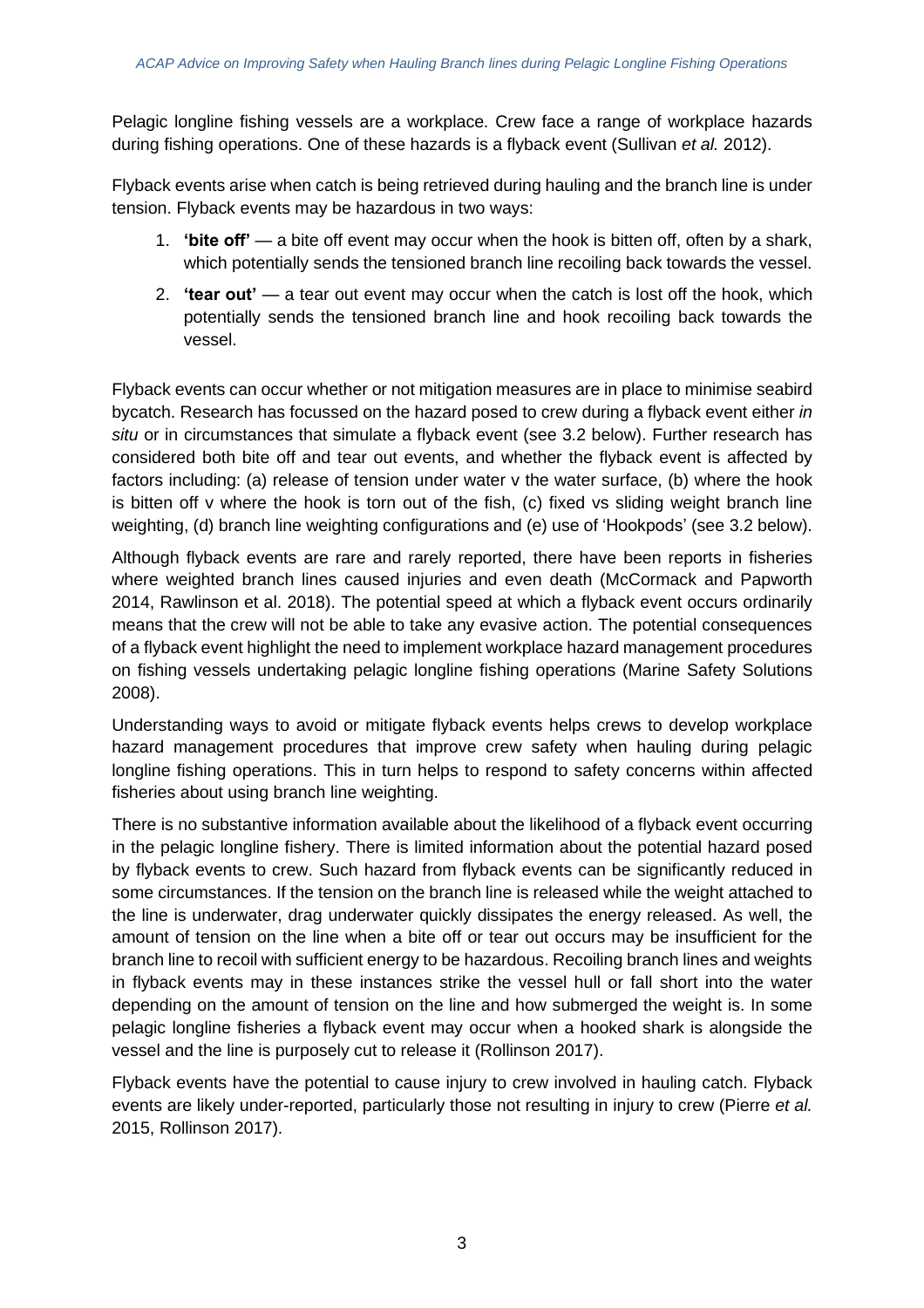# **2. STUDIES**

## **2.1 Preliminary survey**

A survey study on the occurrence of flyback events considered pelagic longline fishing from six countries and over a 20 year period (McCormack and Papworth 2014). Over this period there were 12 reported injuries and three deaths linked to flyback events from weighted branch lines involving over a billion hooks hauled (McCormack and Papworth 2014, Anderson *et al.* 2011). The reported events noted that the crew member was struck in the head in a majority of instances, although the survey was limited by only considering reports about flyback events (McCormack and Papworth 2014). The survey did not provide information about the frequency or amount of flyback events that occurred, or where the hazard posed flyback event was not considered significant. These data are not routinely collected or reported during fishing operations. Following a death in a New Zealand pelagic longline fishery in 1996, New Zealand moved to no longer use weighted branch lines in its pelagic longline fisheries (Marine Safety Solutions 2008).

#### **2.2. Research**

#### *2.2.1 Early Research*

Early safety research sought to characterise the hazard posed by flyback events in pelagic longline fisheries. Consideration was given to whether early sliding weight designs were safer than fixed weights in flyback events (Marine Safety Solutions 2008). The research tested branch lines at varying levels of tension to determine the velocity of attached fixed weights and sliding weights and whether the weights would recoil with force. Sliding weights were found to have a significant reduction in velocity, compared to fixed weighted swivels, due to their ability to slide off the branch line when it recoiled, with the detached weight falling into the water in most cases (Marine Safety Solutions 2008). A later study found that the level of tension and the position of the weight on the branch line was a significant factor affecting whether the sliding weight would slide off the line in a flyback event. Branch lines under tension above 20 kg that had weights placed no more than 2 m from the hook were found to slide off the line. Weights placed at distances greater than 2 m from the hook were not as effective at sliding off the line, even under higher levels of tension on the line (Sullivan *et al.* 2012).

At-sea studies have been undertaken concerning flyback events. Bite off events were found to occur on a more frequent basis compared to tear out events due to catching sharks (Robertson *et al.* 2013, Rollinson 2017). Tear out events occurred due to the accidental loss of the catch, which in some cases was controlled by the crew member responsible for the hauling operation (Robertson *et al.* 2013). Another study found that in one bite off event, the shark bit off the line at the hook between the hook and the crimp, causing the line to recoil in a manner like a tear out event, i.e. the attached sliding weight was unable to slide off the branch line (Pierre *et al.* 2015).

Research found that placing a sliding weight on the branch line close to or at the hook was effective in having the sliding weight slide off in a bite off event (Robertson *et al.* 2013).

#### *2.2.2 Recent Research*

Research undertaken by McCormack and Rawlinson (2016) and Rawlinson *et al.* (2018), studied the relative safety of ACAP's recommended branch line weighting configurations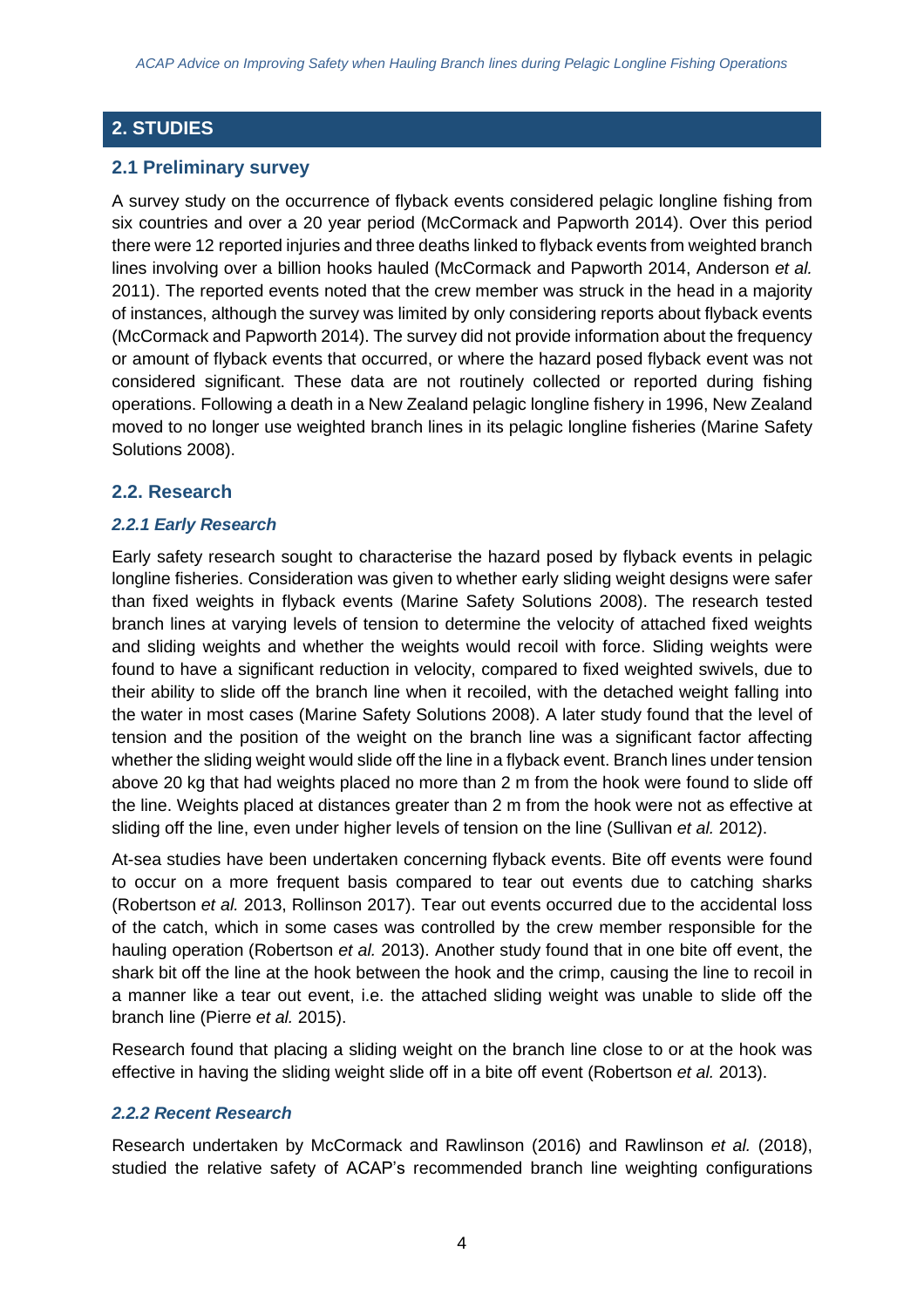during these two types of flyback events. Only two of ACAP's three recommended branch line weighting configurations were tested (for 40 g and 60 g fixed and sliding weights), as 80 g sliding weights were not commercially available at the time of experimentation.

The research determined the velocity, kinetic energy and Blunt Trauma Criterion (BTC) scores for different fixed and sliding weight configurations in simulated bite off events. A baseline was determined where the BTC score indicated that serious injury would occur at least 50% of the time from a flyback event involving a fixed-weight branch line.

It is important to recognise that the findings consider flyback events where the branch line is under high tension (80 kg). The relative hazard posed to crew in pelagic longline fishing operations is likely to rarely reach that considered in the safety research.

#### *Bite off events*

Bite off events were the focus of research by McCormack and Rawlinson (2016). The research demonstrated the use of sliding weights with branch line configurations of 40 g or greater attached within 0.5 m of the hook, and 60 g or greater attached within 1 m of the hook significantly reduced the relative hazard of bite off events.

#### *Tear out events*

Tear out events were the focus of research by Rawlinson *et al* (2018). The research extended McCormack and Rawlinson (2016) bite off methodology to tear out events. Hookpods (50 g) were also tested to determine their effectiveness in shearing the hook off in a tear out event.

Sliding weights of 60 g positioned within 1 m of the hook slid off the branch line in a tear out event, as the collision energy arising from the recoiling hook was sufficient for the hook to be sheared off when it hit the sliding weight. This configuration (60 g within 1 m of the hook) significantly reduced the relative hazard in a tear out event.

Sliding weights of 40 g positioned at 0.5 metres closer to the hook were less effective in their ability to shear the hook off. Fixed weighted swivels were the greatest relative hazard in a flyback event.

The Hookpod was ineffective at shearing off the hook in a tear out (Rawlinson *et al.* 2018). The recoiling hook predominately shattered the Hookpod, reducing the relative hazard although results varied. Detached pieces of the Hookpod where the fragments recoiled back with the branch line may also represent a hazard (Rawlinson *et al.* 2018).

This recent research supports a balance is needed between the mass of the sliding weight and its position from the hook. Establishing a hazard management procedure to improve safety when hauling branch lines during pelagic longline fishing operations (see 5 below) is particularly important where fixed weight branch line configurations are employed.

## *2.2.3 Potential hazard during flyback events*

Previous research focused on velocity and the conditions of severe flyback events. McCormack (2015) conducted research that characterised the hazard posed by flyback events to crew. The research determined the velocity of the recoiling weights attached to the branch line and then calculated the kinetic energy involved during a flyback event. The kinetic energy varied significantly depending upon where the weight was positioned on the branch line and whether the weight was submerged or out of the water when the flyback occurred. If the weight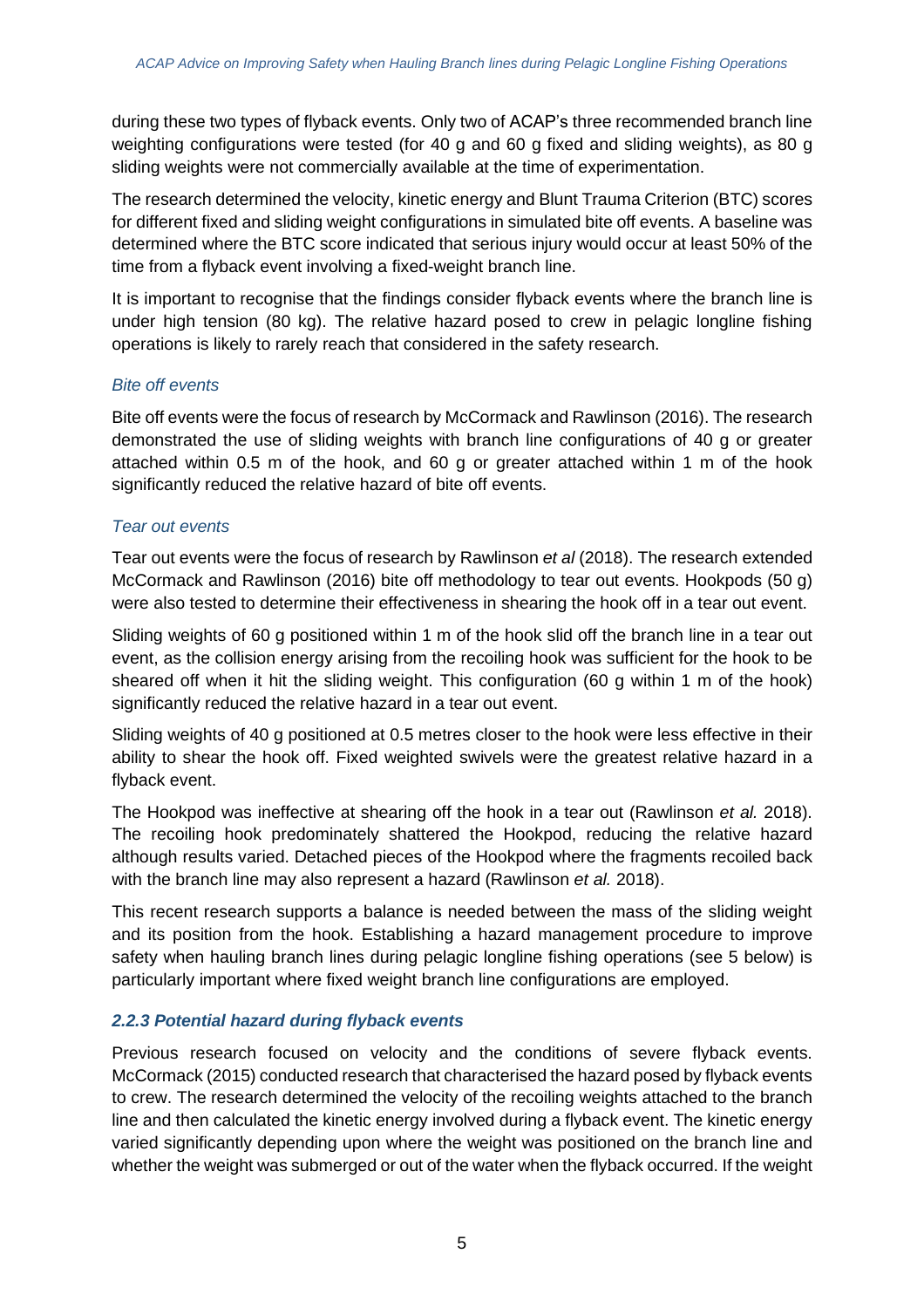was submerged the kinetic energy quickly dissipated. The weight recoiled with the greatest kinetic energy when it was at or above the surface of the water, free from any drag from the water (McCormack 2015).

McCormack (2015) also considered approaches to determine the potential significance of the hazard posed by a flyback event by adopting the (BTC) as a measure of relative safety. This criterion takes into account the velocity, mass, size and kinetic energy of the weight (Sturdivan *et al.* 2004, Frank *et al.* 2011). It applies these measurements to determine the effect of the weight at the point of impact on the person struck, i.e. the significance of the hazard. By applying the BTC, McCormack (2015) reported that a smaller weight resulted in a lower BTC score, however the effect of weight size was negligible if the flyback event occurred at a high velocity.

This research supports establishing a hazard management procedure to improve safety when hauling branch lines during pelagic longline fishing operations (see section 5 below).

# **3. IDENTIFYING THE HAZARD**

In any industrial setting there are workplace hazards. There is a range of workplace hazards on fishing vessels. Flyback events are a potential hazard that may occur when hauling catch during pelagic longline fishing operations.

The hazard posed by a flyback event has certain characteristics.

A flyback event hazard only arises when the branch line is under tension when hauling catch. The potential hazard increases as the tension on the line increases, by the actions of the crew placing the line under tension by hauling the catch, and/or by the actions of the hooked fish by swimming against the direction at which the line is being hauled. Although the crew can manage the former situation, vigilance is required to manage tension on the branch line in the latter situation.

A flyback event arises when the tension on the branch line is released when hauling catch. This may occur: (1) by a bite off or (2) a tear out event. (see 2 above). Under certain circumstances, a bite off may occur between the hook and the crimp that attaches the hook to the branch line. In these circumstances, the hazard posed by a recoiling branch line is potentially closer to that arising in a tear out event, e.g. if the crimp prevents a sliding weight from sliding off the branch line.

A flyback is only hazardous in instances where the tension that is released is sufficient for the branch line to recoil directly towards areas where crew are working. The potential hazard posed by the recoiling line is dissipated if the bite off or tear out occurs while the weight on the branch line is submerged under water—as the drag imposed on the weight by the water rapidly dissipates the energy released. The potential hazard is increased if the weight on the branch line is at or above the waterline.

Flyback events may occur at high velocities. In these instances, there will not be enough time for the crew involved in the hauling operation to take action to avoid being hit by any recoiling projectile.

The hazard posed by a flyback event potentially affects the crew on deck and specially members involved in hauling catch either at the open door or behind the adjacent bulwark.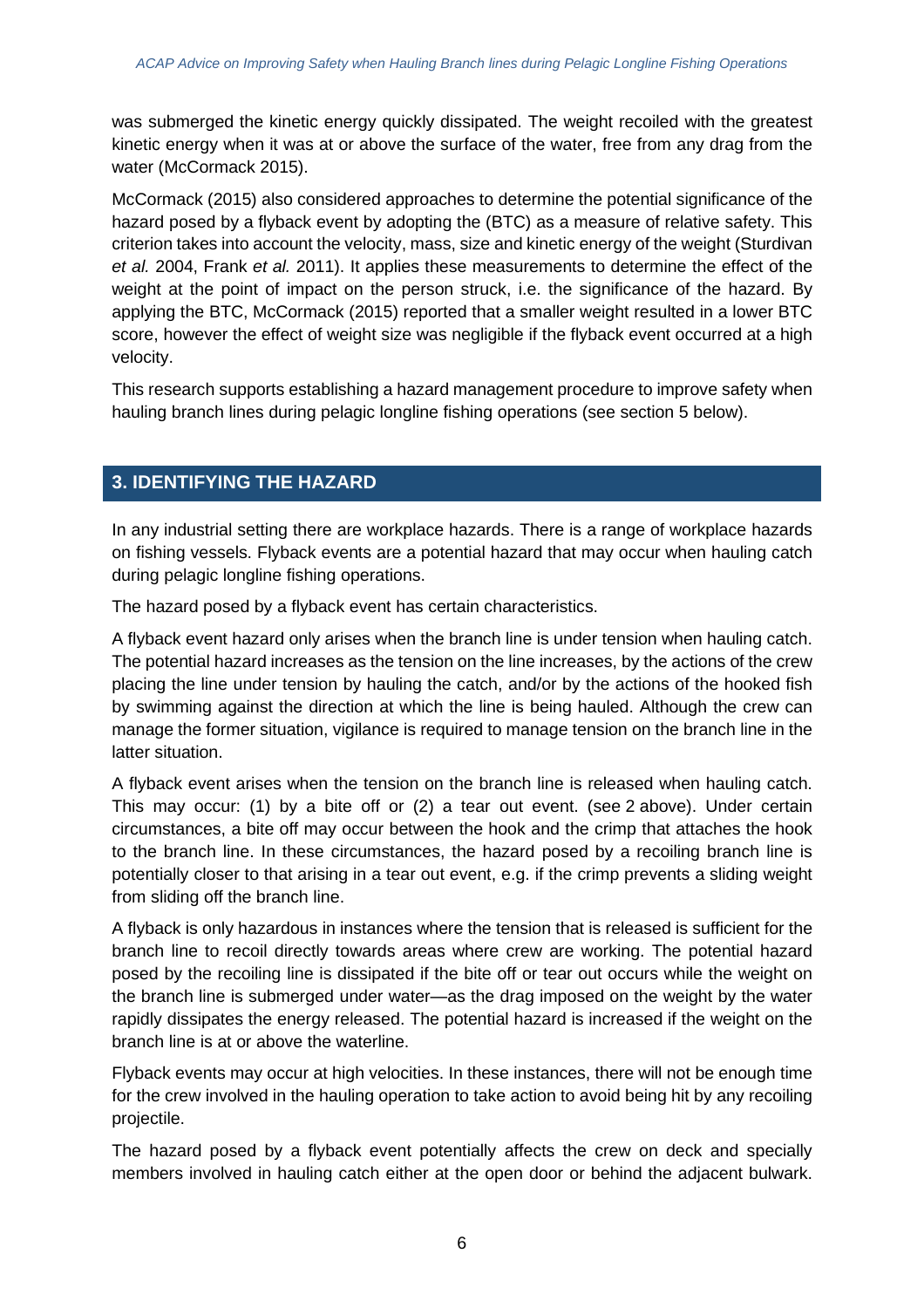The crew may potentially be struck by the recoiling line, the weight on the line, the hook, and fragments, e.g. from a recoiling Hookpod. The potential hazard to crew is reduced when personal protective equipment, particularly hard hats and face shields are worn. The potential hazard to crew is significantly reduced if the line is hauled at an angle, not directly in front of for instance an open fish landing door.

Fixed weights are potentially hazardous in both bite off and tear out events, where the weight remains attached to the recoiling branch line in a flyback event. Sliding lead weights have the ability to slide off the line in a flyback event. This may significantly reduce the hazard in a bite off event or tear out event, depending on the branch line weighting configuration.

# **4. ADDRESSING THE HAZARD**

# **4.1 Hazard management procedure**

The hazard posed by a flyback event may be addressed by implementing an appropriate workplace hazard management procedure. The hazard management procedure should focus on the potential for flyback events to occur when crew are hauling catch during pelagic longline fishing operations. The procedure should outline the technologies and techniques for avoiding or minimising the hazard posed by a flyback event to crew. Technologies and techniques for avoiding or minimising a flyback event should be used in combination.

# **4.2 Core procedures**

Where possible, tension on the branch line should be kept to a minimum when hauling catch. Boat speed, line hauling speed, branch line spacing and branch line length are all critical aspects contributing to pressure on crew and exposure to this hazard. Letting the fish run will help to minimise tension on the branch line.

Personal protective equipment should be used by crew involved in the hauling of catch. Wearing this safety equipment will help to reduce the potential hazard from a flyback event. Core protective equipment includes hard hats and helmets that help protect the head, as well as shields and visors that help protect the face. Additional protective equipment should also be considered to protect the upper chest.

Angled hauling methods help to remove the crew involved in hauling catch from the direct path of a recoiling branch line. Poles or loops can be welded onto the vessel's bulwark that allow for hauling to proceed away from the open door and the direct path of a flyback event. The bulwark provides additional protection to crew when angled hauling methods are employed.

# **4.3 Fixed weights**

Branch line weighting configurations with fixed weights are considered a greater relative hazard in the event of a flyback as the weight is attached to the branch line when it recoils. The hazard to crew is similar in both bite off and tear out flyback events.

# **4.4 Sliding weights**

Sliding weights can have safety benefit over fixed weights. If a sliding weight is used according to ACAP's best practice advice for branch line weighting the relative hazard of a bite off event may be reduced. For bite off events the use of sliding weights with branch line configurations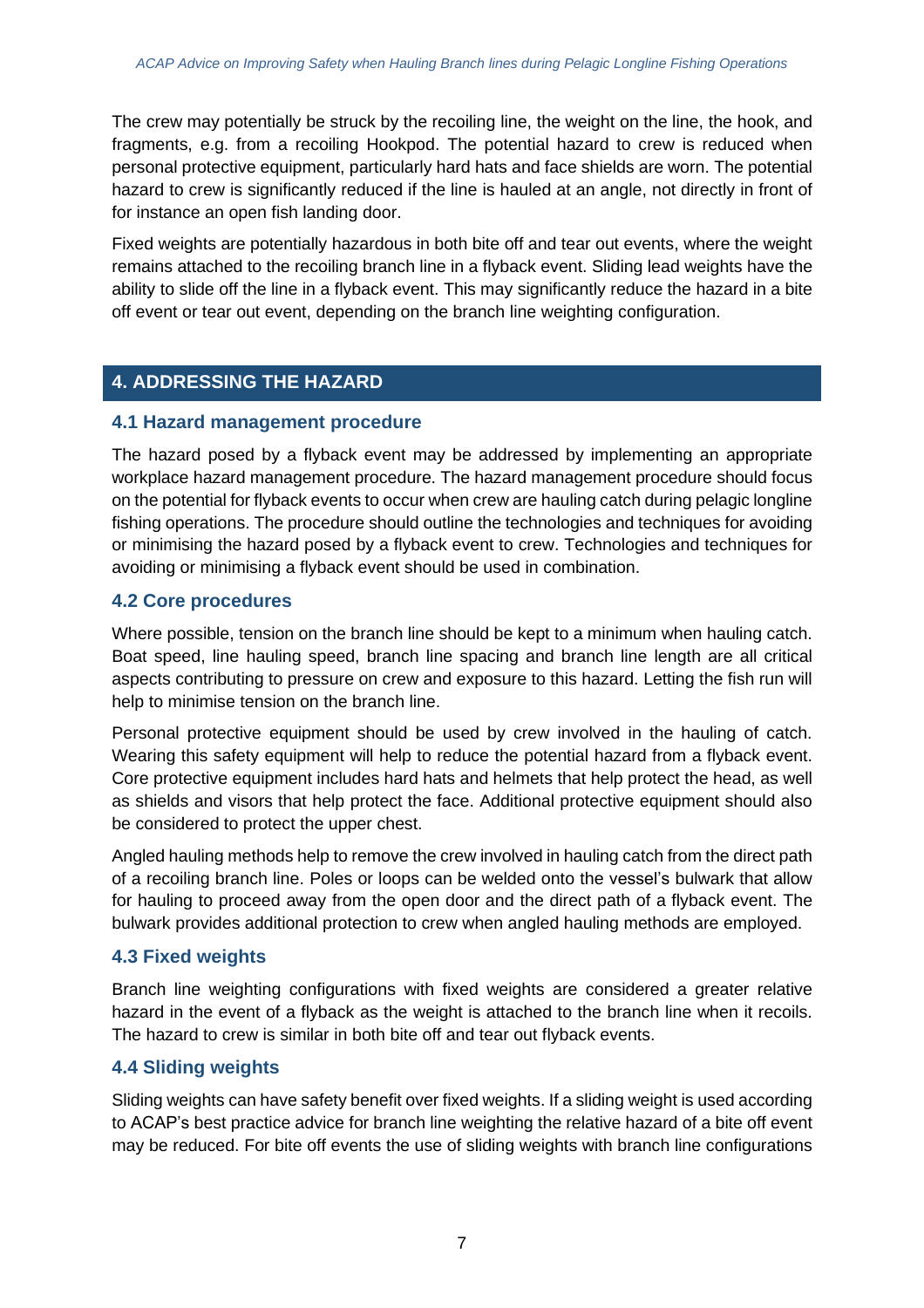of 40 g or greater attached within 0.5 m of the hook, and 60 g or greater attached within 1 m of the hook performed best in reducing the relative hazard (McCormack and Rawlinson 2016).

If a sliding weight is used according to ACAP's best practice advice for branch line weighting the relative hazard of a tear out event may be significantly reduced. For tear out events the use of sliding weights with a branch line weighting configuration of 60 g or greater within 1 m of the hook reduced the relative hazard (Rawlinson *et al.* 2018). Research has found that sliding weights of 40 g or greater attached within 0.5 metres of the hook were less effective than the previous configuration (Rawlinson *et al.* 2018).

Sliding weights need to be adjusted to the line and checked regularly to stay in place during normal fishing operations and should be free enough to slide when tension is rapidly released in the event of a tear out or bite off event.

## **4.5 Hook-shielding devices**

Research demonstrates that for bite off events the Hookpod has similar characteristics of a sliding weight 40 g or greater attached within 0.5 m of the hook. The Hookpod will likely slide off the branch line in a flyback event, reducing the relative hazard (Rawlinson *et al.* 2018). Research has found that for tear out events a Hookpod attached at any distance from the hook was less effective (Rawlinson *et al.* 2018). The Hookpod was also found to break into fragments during the tear out event and the relative hazard was greater (Rawlinson *et al.* 2018).

The 'Smart Tuna Hook' was not the subject of research into flyback events. This hookshielding device is distinct, in that when setting occurs the shield detaches from the hook 10 min after immersion in seawater (Baker *et al.* 2016, ACAP 2017). This means that the branch line is unweighted when it is hauled, and as such during a bite off event a Smart Tuna Hook would not recoil as the branch line lacks any weight. In tear out events the relative hazard from the recoiling hook is greater.

## **5. CONCLUSIONS**

## **5.1 General conclusions**

Branch line weighting is an important best practice technique for reducing seabird bycatch in pelagic longline fisheries. ACAP best practices recommend weighting configurations that help to minimise seabird bycatch, particularly bycatch of threatened albatross and petrel species. Hook-shielding devices also contribute to reducing seabird bycatch.

Pelagic longline fishing is an industrial activity with consequent workplace hazards to crew involved in hauling catch. Flyback events are a workplace hazard that arises when crew are hauling catch on branch lines in circumstances where the line is under tension and that tension is released in a bite off or tear out event. Completely eliminating the hazard from flyback events may be infeasible. Research has characterised the hazards to crew from flyback events when hauling catch. Hazard management procedures are essential to crew safety during pelagic longline fishing operations. Research has identified ways to help reduce the relative hazard from flyback events.

For fixed weights, the weight, size and position on the line of the branch line weighting configuration are contributing factors affecting the potential hazard posed by a flyback event.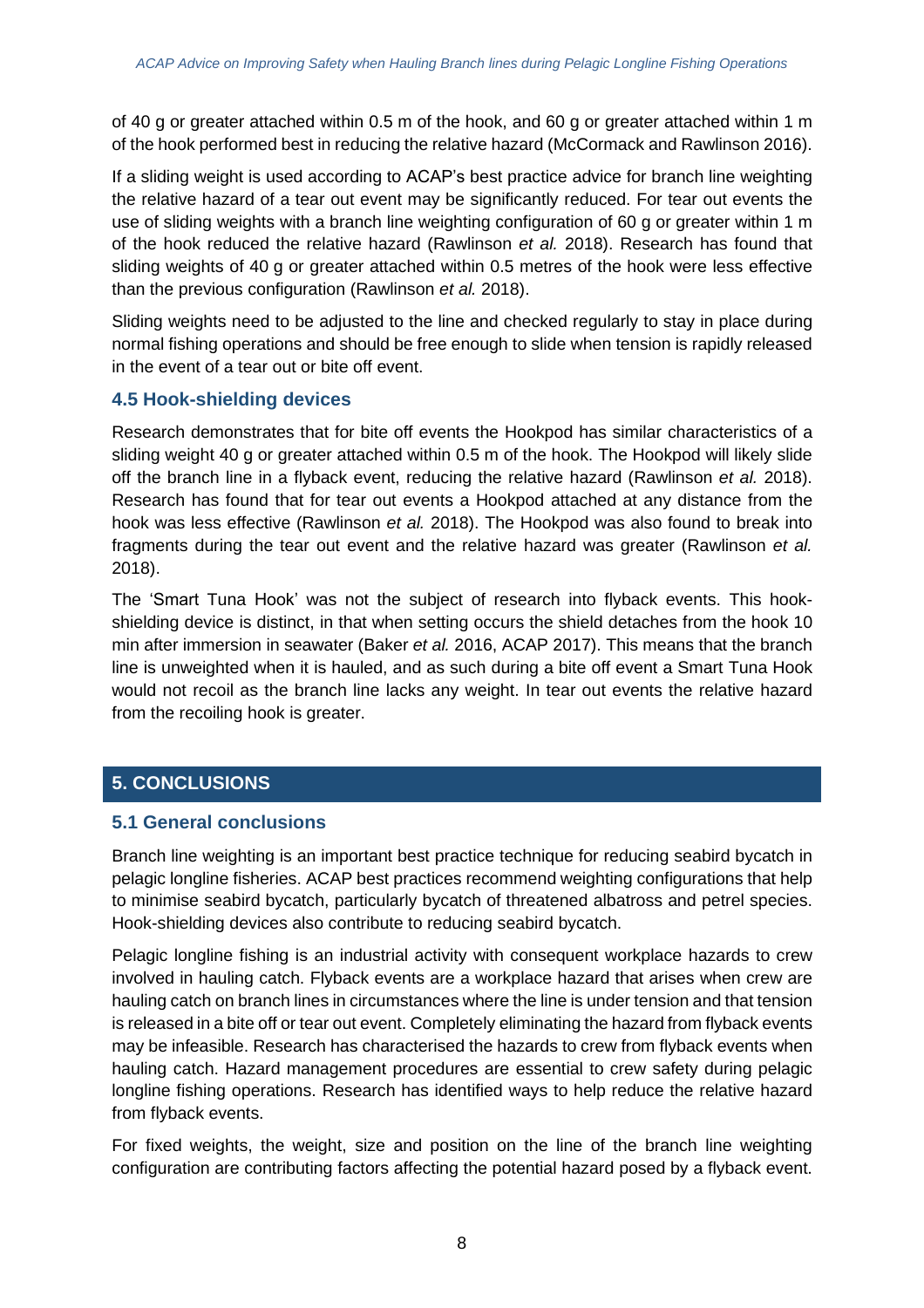Smaller sized weights resulted in a marginally decreased relative hazard; however, the difference in weight is negligible when a flyback event occurs at a high velocity. The highest relative hazard concerning a flyback event occurred when the weight was at or above the water line. The energy arising from a flyback event was quickly dissipated if the weight was submerged when the tension on the line was released, due to the drag imposed by the water.

During a flyback event in a bite off, sliding weights of 40 g or greater attached within 0.5 m of the hook, and 60 g or greater attached within 1 m of the hook significantly reduced the relative hazard. Sliding weights were found to have a mean slippage of 3 m when the branch line is at a higher level of tension. This highlights that a branch line weighting configuration where a sliding weight is placed close to the hook will help to reduce the hazard from a flyback event.

Tear out events are a greater relative hazard. This is because the hook potentially recoils with the weight on the branch line. In flyback events when a tear out occurs, sliding weights of 60 g or greater attached within 1 m of the hook significantly reduced the relative hazard. Lighter sliding weights of 40 g or greater attached within 0.5 metres of the hook and the Hookpod (50 g) were less effective, and the Hookpod was also found to break into fragments during the tear out event.

## **5.2. Future Studies**

The relative safety of the ACAP's recommended branch line weighting configuration of 80 g or greater attached within 2 m of the hook should be assessed, if an 80 g sliding weight becomes commercially available. Research on no stretch branch lines should be considered to ascertain whether the branch line recoils in a bite off or tear out event. Underwater setting devices should be considered, provided there is a means of verifying compliance. These technologies may reduce or eliminate the need for branch line weighting, as setting occurs by stealth at a depth beyond the depth ordinarily reached by diving seabirds (Robertson *et al.* 2015, Robertson *et al.* 2018).

# **6. REFERENCES**

- ACAP, 2021. *Review and Best Practice Advice for reducing the impact of pelagic longline fisheries on seabirds.* Agreement on the Conservation of Albatrosses and Petrels. Revised at the Twelfth Meeting of the Advisory Committee, Virtual meeting, 31 August – 2 September 2021. Available from <https://acap.aq/en/bycatch-mitigation/mitigation-advice>
- Anderson, O., Small, C., Croxall, J., Dunn, E., Sullivan, B., Yates, O., and Black, A., 2011. Global seabird bycatch in longline fisheries. *Endangered Species Research* **14**: 91-106
- Baker, G.B., Candy, S.G., and Rollinson, D., 2016. Efficacy of the 'Smart Tuna Hook' in reducing bycatch of seabirds in the South African Pelagic Longline Fishery. Agreement on the Conservation of Albatrosses and Petrels, Seventh Meeting of the Seabird Bycatch Working Group, La Serena, Chile, 24 May 2016, **[SBWG7](https://acap.aq/en/working-groups/seabird-bycatch-working-group/seabird-bycatch-wg-meeting-7/sbwg7-information-papers/2719-sbwg7-inf-07-efficacy-of-the-smart-tuna-hook-in-reducing-bycatch-of-seabirds-in-the-south-african-pelagic-longline-fishery/file) Inf 07**
- Barrington, J.H.S., 2016. 'Hook Pod' as best practice seabird bycatch mitigation in pelagic longline fisheries. Agreement on the Conservation of Albatrosses and Petrels Seventh Meeting of the Seabird Bycatch Working Group, La Serena, Chile, 24 May 2016, [SBWG7](https://www.acap.aq/en/working-groups/seabird-bycatch-working-group/seabird-bycatch-wg-meeting-7/sbwg7-meeting-documents/2691-sbwg7-doc-10-hook-pod-as-best-practice-seabird-bycatch-mitigation-in-pelagic-longline-fisheries/file) Doc 10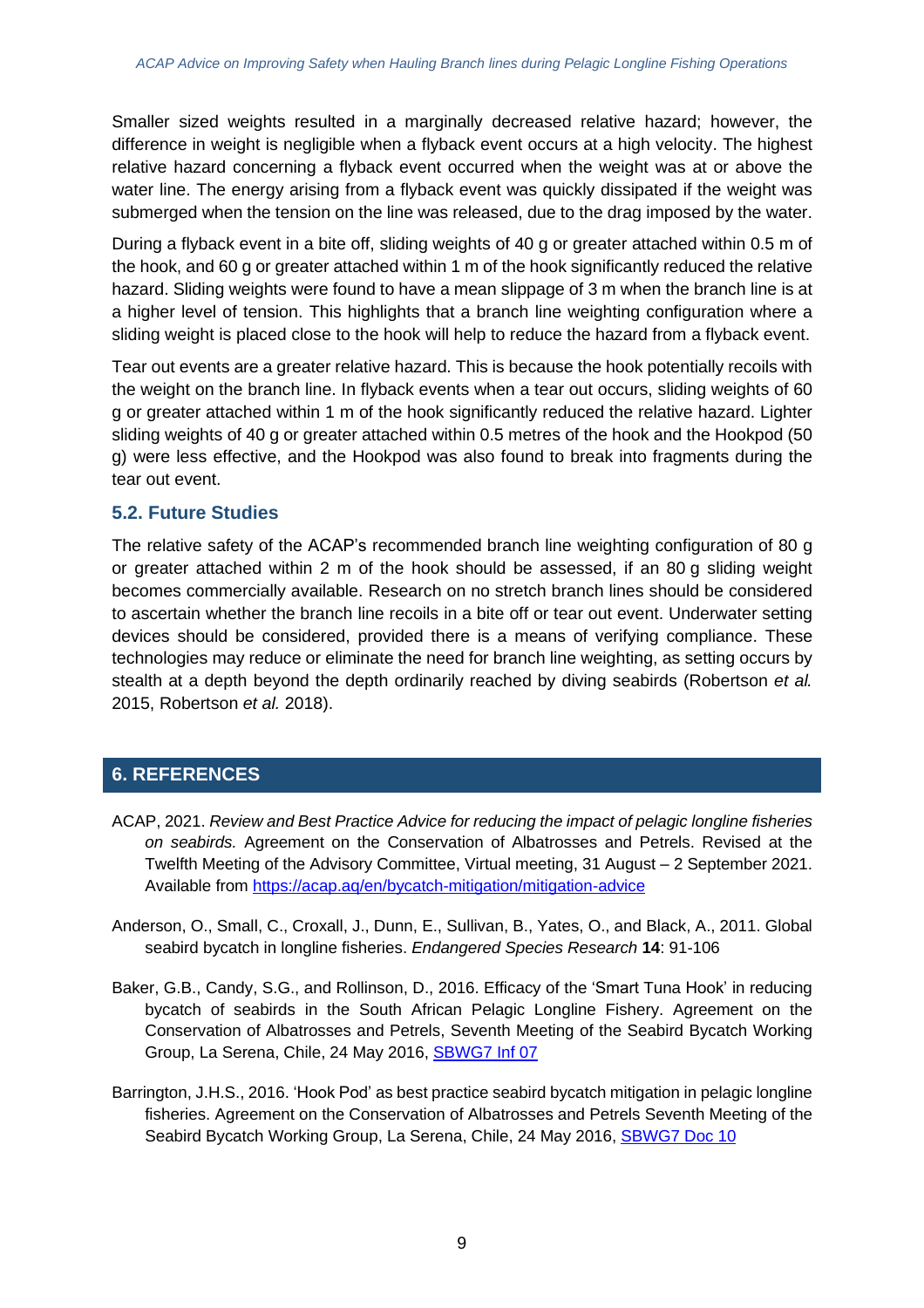- Barrington, J.H.S., Robertson, G., and Candy, S.G., 2016. Categorising branchline weighting for pelagic longline fishing according to sink rates. Agreement on the Conservation of Albatrosses and Petrels, Seventh Meeting of the Seabird Bycatch Working Group, La Serena, Chile, 24 May 2016, [SBWG7](https://www.acap.aq/en/working-groups/seabird-bycatch-working-group/seabird-bycatch-wg-meeting-7/sbwg7-meeting-documents/2686-sbwg7-doc-07-categorising-branch-line-weighting-for-pelagic-longline-fishing-according-to-sink-rates/file) Doc 07
- Brothers, N., 1991. Albatross mortality and associated bait loss in the Japanese longline fishery in the Southern Ocean. *Biological Conservation* **55**: 255268
- Frank, M., Bockholdt, B., Peters, D., Lange, J., Grossjohann, R., Ekkernkamp, A., and Hinz, P., 2011. Blunt criterion trauma model for head and chest injury risk assessment of cal. 380 R and cal. 22 long black cartridge actuated gundog retrieval devices. *Forensic Science International* **208**: 37-41
- Gales, R., Brothers, N., Reid, T., Seabird mortality in the Japanese tuna longline fishery around Australia, 19881995. *Biological Conservation* **86**: 37-56
- Gianuca, D., Peppes, F.V., César, J.H, Sant'Ana, R., and Neves, T., 2013. Do leaded swivels close to hooks affect the catch rate of target species in pelagic longline? A preliminary study of southern Brazilian fleet. Agreement on the Conservation of Albatrosses and Petrels, Fifth Meeting of the Seabird Bycatch Working Group, La Rochelle, France, 13 May 2013 [SBWG5](https://acap.aq/en/working-groups/seabird-bycatch-working-group/seabird-bycatch-wg-meeting-5/2055-sbwg5-doc-33-do-leaded-swivels-close-to-hooks-affect-the-catch-rate-of-target-species-in-pelagic-longline/file) [Doc](https://acap.aq/en/working-groups/seabird-bycatch-working-group/seabird-bycatch-wg-meeting-5/2055-sbwg5-doc-33-do-leaded-swivels-close-to-hooks-affect-the-catch-rate-of-target-species-in-pelagic-longline/file) 33
- Jiménez, S., Domingo, A., Forselledo, R., Sullivan, B.J., Yates, O., 2019. Mitigating bycatch of threatened seabirds: the effectiveness of branch line weighting in pelagic longline fisheries. *Animal Conservation* **22**: 376–385
- Marine Safety Solutions, 2008. *Safe Lead impact study: Impact comparisons between SLL snoods fitted with Safe Leads, weighted swivels and no line weighting.* Marine Safe Solutions, Port Nelson, New Zealand, 24p.
- McCormack, E., 2015. The relative safety of pelagic longline weighting configurations during a flyback event. (Dissertation submitted in part completion of BAppS (Hons) Institute of Marine and Antarctic Studies, University of Tasmania) 94p.
- McCormack, E., and Papworth, W., 2014. Review of evidence of injuries sustained by fishers in the course of using weighted lines in pelagic longline fisheries. Sixth Meeting of the Seabird Bycatch Working Group, Punta del Este, Uruguay, 10-12 September 2014 [SBWG6](https://www.acap.aq/en/working-groups/seabird-bycatch-working-group/seabird-bycatch-wg-meeting-6/sbwg6-meeting-documents/2262-sbwg6-doc-15-review-of-evidence-of-injuries-sustained-by-fishers-in-the-course-of-using-weighted-lines-in-pelagic-longline-fisheries-summary-only/file) Doc 15
- McCormack, E., and Rawlinson, N., 2016. The relative safety of the agreement on the Conservation of Albatrosses and Petrels (ACAP) recommended minimum specifications for the weighting of branchlines during simulated fly-backs. Agreement on the Conservation of Albatrosses and Petrels, Seventh Meeting of the Seabird Bycatch Working Group, La Serena, Chile, 24 May 2016 [SBWG7](https://www.acap.aq/en/working-groups/seabird-bycatch-working-group/seabird-bycatch-wg-meeting-7/sbwg7-meeting-documents/2687-sbwg7-doc-08-the-relative-safety-of-the-agreement-on-the-conservation-of-albatrosses-and-petrels-acap-recommended-minimum-specifications-for-the-weighting-of-branchlines-during-simulated-fly-backs-summary-only/file) Doc 08
- Phillips, RA, R. Gales, GB Baker, MC Double, M Favero, F Quintana, M Tasker, H Weimerskirch, M Uhart & A Wolfaardt. 2016. The conservation status and priorities for albatrosses and large petrels. *Biological Conservation* **201**: 169–183.